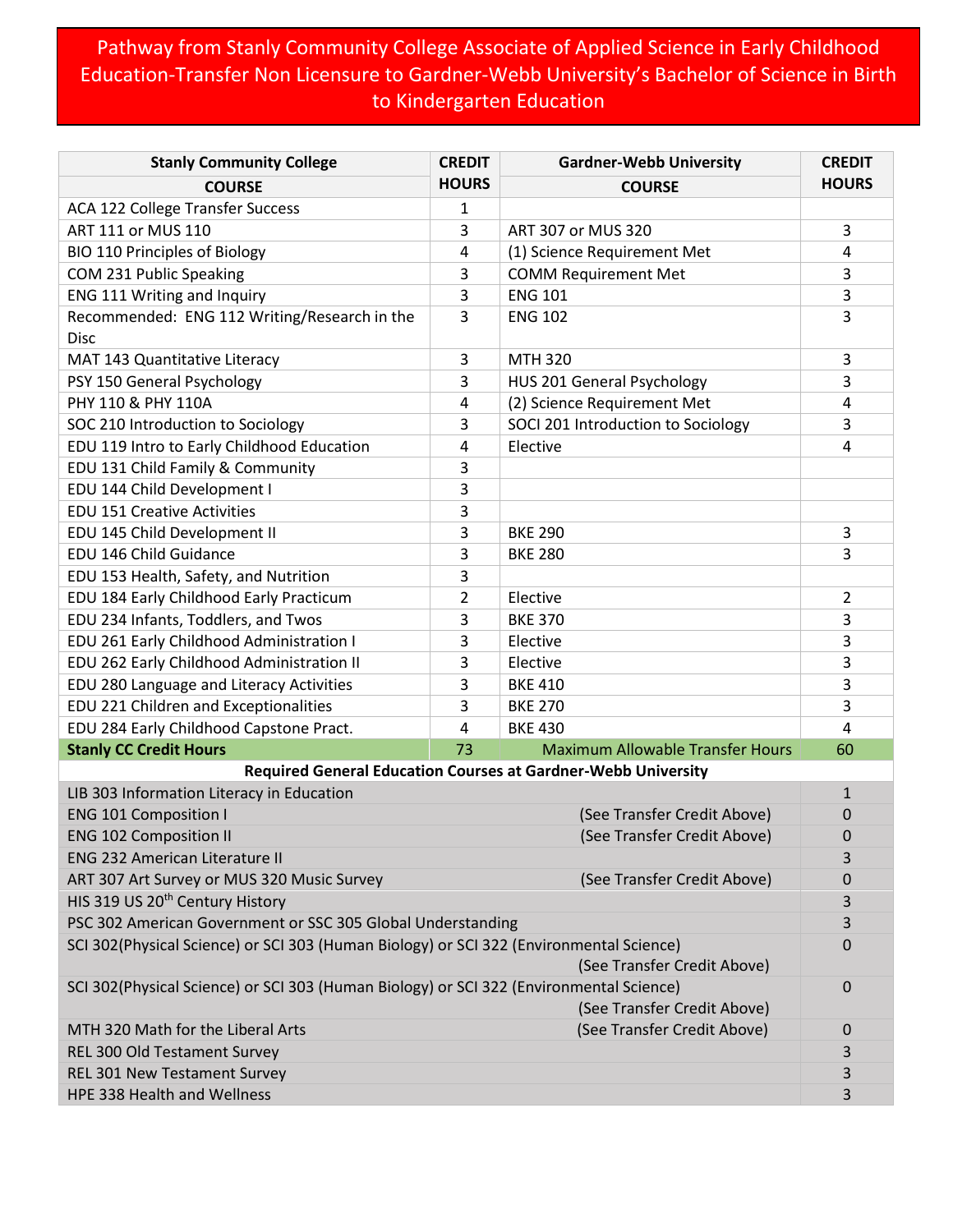| <b>Required Courses in Birth to Kindergarten Education</b>                       |  |                             |     |  |  |
|----------------------------------------------------------------------------------|--|-----------------------------|-----|--|--|
| <b>BKE 260 Assessment and Observation</b>                                        |  |                             | 3   |  |  |
| BKE 270 The Exceptional Child                                                    |  | (See Transfer Credit Above) | 0   |  |  |
| BKE 280 Guiding and Supporting Young Learners                                    |  | (See Transfer Credit Above) | 0   |  |  |
| BKE 290 Child Development                                                        |  | (See Transfer Credit Above) | 0   |  |  |
| BKE 300 Special Topics: Technology in the BK Environment                         |  |                             | 3   |  |  |
| BKE 360 Child, Family, and Community: Building Supportive Relationships          |  |                             |     |  |  |
| <b>BKE 370 Infants and Toddlers</b>                                              |  | (See Transfer Credit Above) | 0   |  |  |
| BKE 380 Early Childhood Curriculum                                               |  |                             | 3   |  |  |
| <b>BKE 390 Kindergarten Curriculum</b>                                           |  |                             |     |  |  |
| BKE 410 Language and Literacy for the Young Child<br>(See Transfer Credit Above) |  |                             | 0   |  |  |
| BKE 420 Math, Science, Social Studies, and the Arts for Young Children           |  |                             |     |  |  |
| BKE 430 Internship: BK Practices, Procedures, and Policies                       |  | (See Transfer Credit Above) | 0   |  |  |
| MTH 204 Mathematics for Elementary Teachers I                                    |  |                             | 3   |  |  |
| <b>Required Professional Education Minor</b>                                     |  |                             |     |  |  |
| EDU 250 Teaching in the 21st Century Schools                                     |  |                             | 4   |  |  |
| EDU 350 Diverse Populations in 21st Century Schools                              |  |                             | 4   |  |  |
| EDU 435 Facilitating Learning in 21st Century Schools                            |  |                             | 4   |  |  |
| BKE 440 Professional Administrative Seminar or EDU 450 Student Teaching          |  |                             | 12  |  |  |
| PSY 301 Child Psychology                                                         |  |                             | 3   |  |  |
| PSY 303 Educational Psychology                                                   |  |                             | 3   |  |  |
|                                                                                  |  | <b>Gardner-Webb Hours</b>   | 67  |  |  |
|                                                                                  |  | <b>Total Hours</b>          | 127 |  |  |

## **Academic Guidelines**

- 1) Students may receive transfer credit for courses according to the list of equivalencies set forth within the attached transfer plans. Other courses taken will be evaluated for transfer on a course-by-course basis by the Gardner-Webb University Registrar's Office and/or College of Education faculty. To receive credit for a course, a student must have earned a "C" (2.0) or better in that course.
- 2) Applicants must complete the requirements for admission into the Teacher Education Program after acceptance to Gardner-Webb University:
	- a. Candidates must have an overall GPA of 2.7 when applying to the College of Education at Gardner-Webb University. The 2.7 GPA must be maintained through graduation per the Teacher Education Handbook. For more information, please consult the Teacher Education Handbook.
	- b. Complete EDU 250 with a grade of "C" or better.
	- c. Obtain minimum scores on either PRAXIS Core, SAT, or ACT exams. Non-licensure candidates must meet all secondary admissions requirements with the exception of standardized test scores.
	- d. Complete other requirements that are published in the Teacher Education Handbook.
- 3) Candidates are required to adhere to all policies in the Teacher Education Handbook and the Clinical Experiences Handbook.
- 4) Licensure seeking candidates will complete EDU 450, a full semester clinical internship, during their last semester. Candidates will not be permitted to complete EDU 450, the Clinical Internship, until all other program requirements have been met.